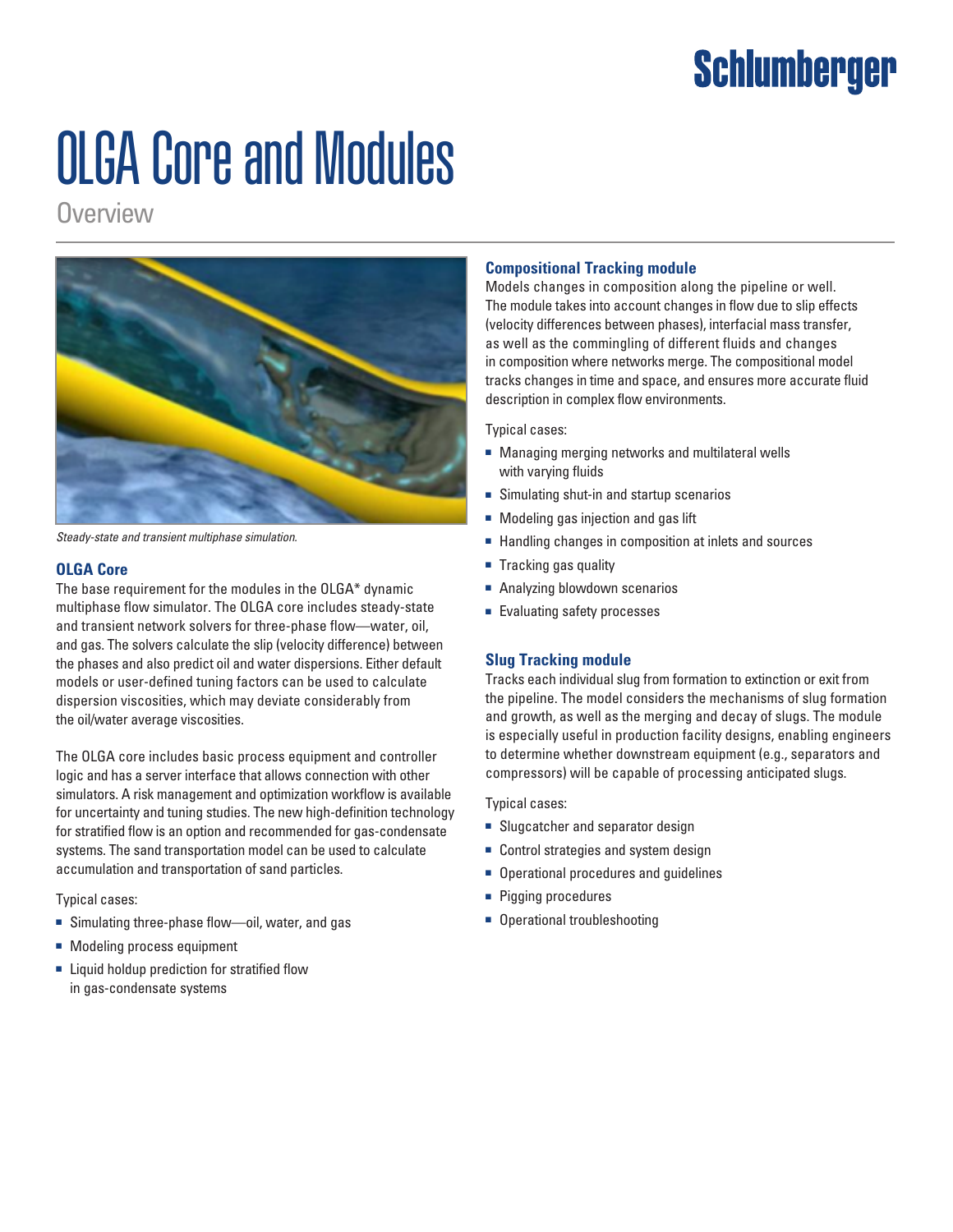# **Well module**

Provides a straightforward workflow for engineers to create and run well transients, using the science from other OLGA modules. Furthermore, the module is designed for well flow applications where reservoir properties and inflow relationships will play an important role. The reservoir performance is specified through permeability, fluid properties, extension of the reservoir, etc., or from drawdown and buildup tests from the actual well.

Typical cases:

- Startup and shutdown of production
- Well testing
- Commingled production
- Reservoir injection–e.g., WAG
- Annular flow and gas lift
- Multilateral well simulations

# **Multiphase Pump module**

Supports detailed simulations with centrifugal and displacement pumps. Pump characteristics are defined through pump data tables or can be user-specified. Typical sets of characteristics support many industry pumps. These criteria can be used if characteristics of the required pump are unknown. The module also regulates pump speed and recycle flow.

Typical cases:

- Inclusion of multiphase pumps
- Modeling centrifugal, helico-axial pump (standard pumps or input files from OneSubsea, a Cameron and Schlumberger company)
- Modeling displacement pumps (Bornemann or user-defined)
- Simulating ESP (Centrilift and REDA)

# **Inhibitor Tracking module**

Shows local concentrations of the inhibitor along the line during transient operations. By considering local pressure, temperature, and inhibitor concentration, engineers can adjust the hydrate curve and easily determine whether the injected inhibitor is sufficient to prevent hydrate formation.

Typical cases:

- Determining MEG, MeOH, or EtOH concentration in the water and gas phase
- Defining inhibitor inventory
- Inhibitor distribution along the pipeline and arrival time at plant
- Tracking of tracers/low concentration additives (KHI, corrosion inhibitors, etc.)

# **Single Component module**

Simulates transient behavior for single components: the transition between liquid and gas phase, as well as their behavior beyond critical point. The module is designed for steam and  $\mathtt{CO}_{2'}$ but other single components can be entered for simulation.

Typical cases:

- $\blacksquare$  CO<sub>2</sub> transportation and injection
- Steam injection (SAGD)
- Transient analysis of single component flow

# **Hydrate Kinetics module**

Predicts the risk of hydrate formation and provides the operating envelope for preventing hydrate formation in well stream transport, process facilities, and design interventions.

Typical cases:

- Predicting the occurrence of hydrates and estimating the amount of hydrates formed
- Using hydrate slurry technology
- Modeling hydrate slurry flow

# **Complex Fluid module**

Discloses severe effects on flow stability, liquid inventory, and pressure drop due to non-Newtonian liquids. Non-Newtonian effects, such as shear thinning and yield stress, affect the flow stability of production systems, especially in multiphase flow.

Typical cases:

- Non-Newtonian liquid behavior due to emulsions, hydrate slurry, and waxy oils
- Normal production in laminar flow

# **Corrosion module**

Predicts corrosion rate along a pipeline based on variation in temperature, pressure, flow velocity, and flow regime. Three commonly used CO $_{\text{2}}$  corrosion models are available: IFE top-of-line, de Waard 1995 and Norsok M-506.

Typical cases:

- $\blacksquare$  CO<sub>2</sub> corrosion effects
- Corrosion rate prediction
- Location of corrosion